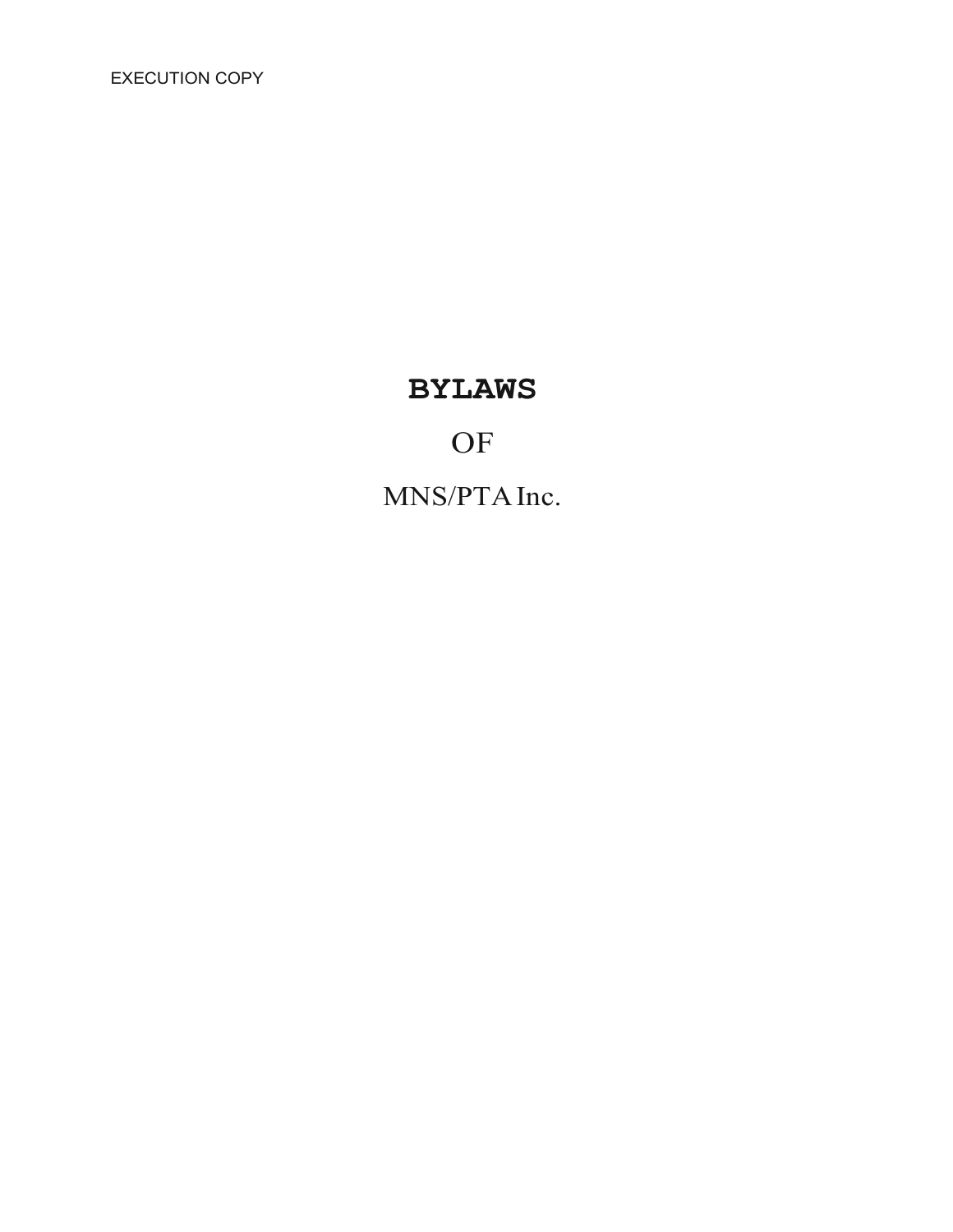# **ARTICLE l**

The name of the Association shall be: MNS/PTA Inc. (hereinafter the "PTA").

## **ARTICLE II**

#### **Objectives**

1. To provide support and resources to the school for the benefit and educational growth of the children.

2. To promote and help develop a cooperative working relationship between the parents and staff of ourschool.

3. To develop parent leadership and build capacity for greaterinvolvement.

4. To foster and encourage parent participation on all levels.

5. To provide opportunities and training for parents to participate in school governance anddecision-making.

## **ARTICLE III**

#### **Membership**

**Section 1. Eligibility.** Membership in the PTA shall be limited to parents, by birth or adoption; step parents, foster parents, legally appointed guardians or; "persons in parental relation" to students currently attending the Manhattan New School (hereinafter referred to as MNS) as well as all teachers currently employed at MNS. In the beginning of each school year, a welcome letter from the PTA shall inform parents, by birth or adoption; step parents, foster parents, legally appointed guardians; or "persons in parental relation" to students currently attending MNS about the PTA and encourage their participation.

**Section 2. Donations.** Each family shall be requested to make a voluntary donation. The Executive Board will decide the amount of the suggested donation. Donations are not a requirement for membership, voting or running for office.

**Section 3. Voting Privileges.** Each parent or guardian (as defined in Section 1) of a child/children currently enrolled at MNS shall be entitled to one vote. Proxy voting or absentee balloting is prohibited. Each teacher currently employed at MNS shall be entitled to one vote.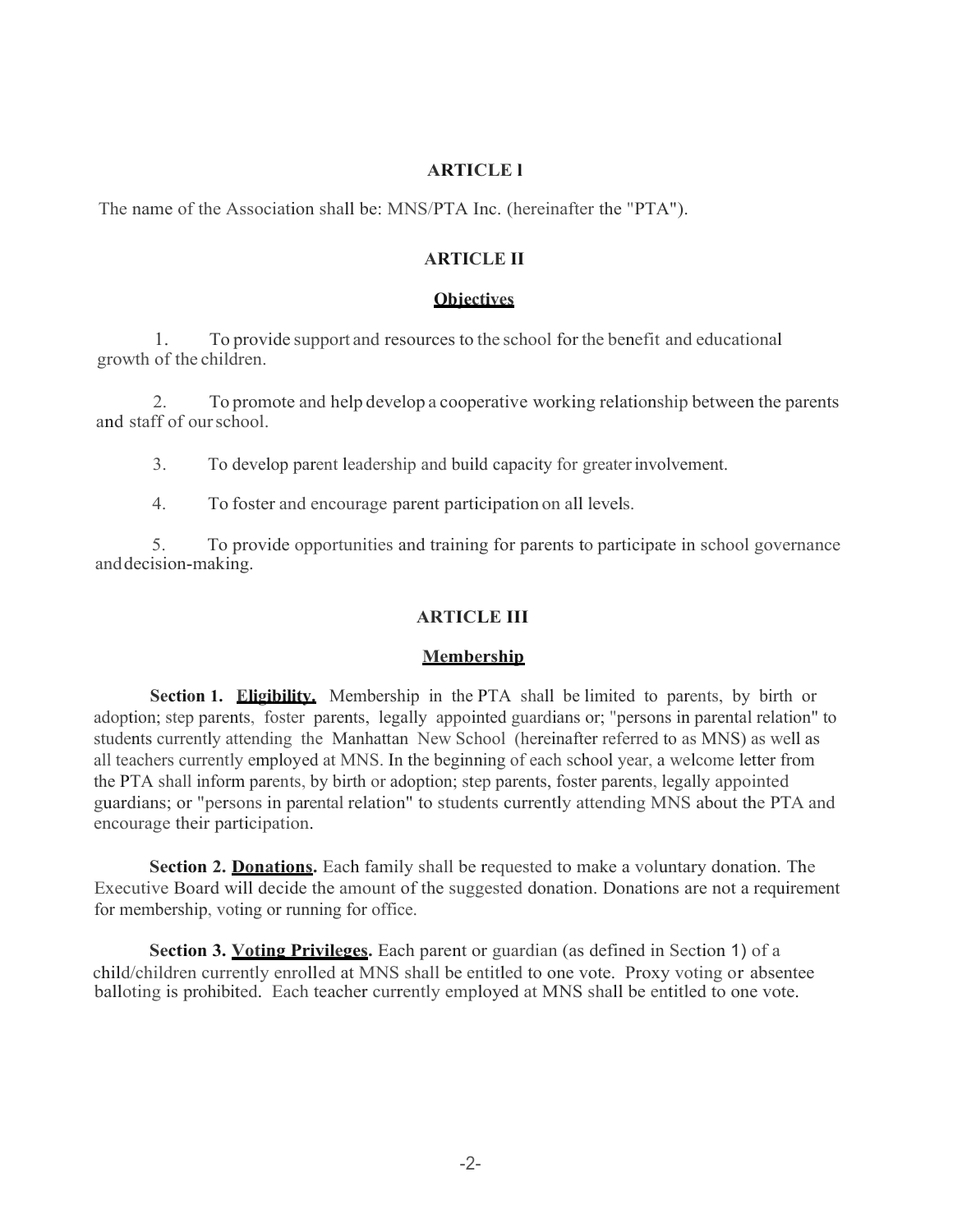**Section 4. Conflicts of Interest.** PTA members must be careful to avoid acting in circumstances in which their personal interests conflict with their interests as PTA members. Applicable rules for determining conflicts of interest are set forth in Chancellor's Regulation A660, Section I.E.4.

### **ARTICLE IV**

## **Officers**

**Section 1. Titles.** The officers of the PTA shall be: President or Co-Presidents (up to two), Vice President or Co-Vice Presidents(up to three), Treasurer or Co-Treasurers (up to two), Assistant Treasurer or Co-Assistant Treasurers (up to two), Recording Secretary, and Corresponding Secretary. Pursuant to Chancellor's Regulation A-660, the PTA must elect the mandatory core officers (President, Recording Secretary and Treasurer) in order to be a functioning PTA. Such elections must be conducted in accordance with Chancellor's Regulation A-660, Section l.G.

In the event that no eligible Parent is interested in running for a sole officer position, the PTA may take nominations for the office to be split among co-officers. Each co-officer must assume the duties of such office as outlined below.

**Section 2. Term of Office.** The term of office shall be from July 1st through June 30th. Officers shall be elected in the spring for a one year term beginning July 1st and ending June 30th of the following year and shall continue to serve as long as they have a child enrolled in the school and are not employed at MNS.

All efforts shall be made for the election of the Kindergarten and PreK (if applicable) Delegates to be held no later than the October general membership meeting. No Kindergarten or PreK Delegate may be elected prior to the September/October general membership meeting. The election of Kindergarten and PreK Delegates shall be conducted in accordance with the Expedited Elections procedure set forth in Chancellor's Regulation A-660, Section F.4.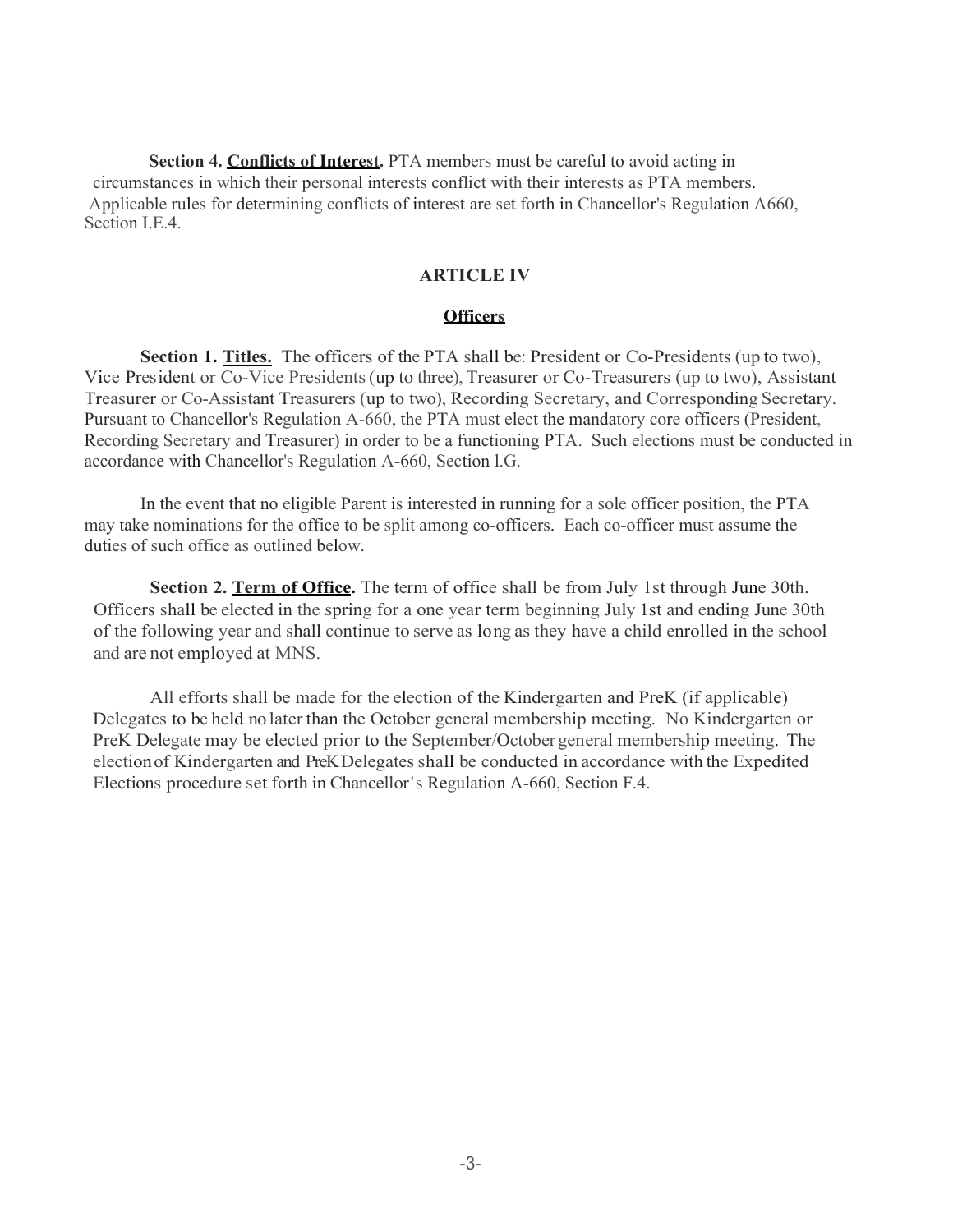Section 3. Term Limits. Each officer position shall be limited to two consecutive one year terms in that position. A parent may be elected to serve a third term provided no other parent is nominated and willing to serve.

### **Section 4. Duties of Officers and Grade Delegates.**

**Section 4.1 President or Co-Presidents:** The President or Co-Presidents shall preside at all meetings of the PTA and shall be ex officio members of all committees except the Nominating Committee. The President or Co-Presidents shall provide leadership for the PTA's members. The President or Co-Presidents shall appoint Chairpersons of PTA committees with the approval of the Executive Board. The President or Co-Presidents shall delegate responsibilities to other PTA members and shall encourage meaningful participation in all parental activities. The President or Co-Presidents will actively solicit advice from the Executive Board to plan the agenda of the general membership meetings. The President or Co-Presidents shall be signatories on checks. The President or Co-Presidents shall act as liaisons between the parent body and the school administration.

The President or designated Co-President (or designee) shall represent the PTA on District Committees. The President or the designated Co-President (or their designee) shall attend all meetings of the Presidents' Council and the President or the designated Co-President shall be a core member of the School Leadership Team and the school's Safety Committee. In the case of Co-Presidents, they shall decide among themselves (any disputes to be resolved by vote of the Executive Board) who will be the member of the School Leadership Team, the Presidents' Council and any other committees where only one of the Co-Presidents is required. If the President who is the member of the Presidents' Council is unable to attend the Presidents' Council meetings, the President must transfer all voting rights to a designee of her/ his choosing. Designees must be approved by vote of the membership. The results of the vote must be recorded in the minutes of the meeting. The President or Co-Presidents shall assist with the June transfer of PTA records to the incoming Executive Board.

**Section 4.2 Vice President or Co-Vice Presidents:** The Vice President or Co-Vice Presidents shall assist the President or Co-Presidents and assume the President's or Co-Presidents' duties in the temporary absence of either one. The Vice President or Co-Vice Presidents(s) shall provide guidance and direction for the Grade Delegates and Committee Chairs (including event data and recordkeeping), and are responsible for overseeing by-law and regulation interpretation and enforcement and insurance maintenance. They shall assist with the June transfer of PTA records to the incoming Executive Board.

**Section 4.3 Recording Secretary:** The Recording Secretary shall write meeting minutes; keep track of all motions and related calls for consensus and votes; cast the record of votes during elections; prepare sign-in sheets at meetings; and distribute monthly draft and adopted meeting minutes to the membership. The Recording Secretary shall maintain custody of the books and records pertaining to the PTA except those of the Treasurer. Prior to the conclusion of the Recording Secretary's term, she/he must make the necessary arrangements to provide the PTA's bylaws, meeting notices, agendas, and minutes from both the general membership meetings and the Executive Board meetings to the newly elected Recording Secretary. The Recording Secretary shall assist with the June transfer of PTA records to the incoming Executive Board.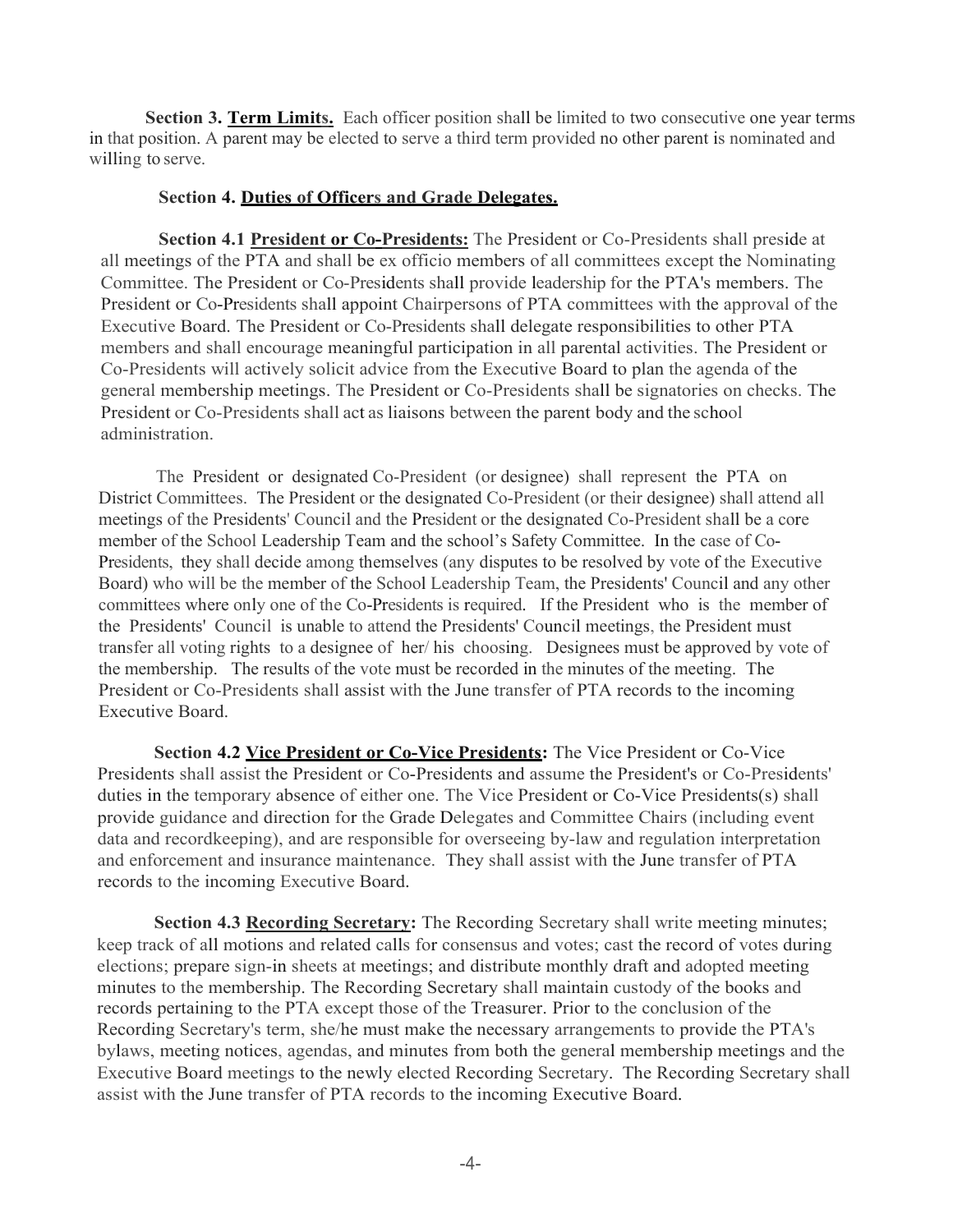**Section 4.4 Corresponding Secretary:** The Corresponding Secretary shall be responsible for communication and should prepare responses to correspondence (mail or email) at the request of the President or Co-Presidents. The Corresponding Secretary shall prepare minutes in the absence of the Recording Secretary. The Corresponding Secretary shall maintain an updated list of the Membership and shall be responsible for preparing and distributing notices of all PTA meetings and events. The Corresponding Secretary shall assist with the June transfer of PTA records to the incoming Executive Board.

**Section 4.5 Treasurer or Co-Treasurers:** The Treasurer or Co-Treasurers shall be responsible for all financial funds and affairs of the PTA. They shall also be responsible for maintaining an updated record of income and expenditures and shall be signatories on checks. They shall be prepared to present and provide copies of financial reports at all PTA meetings. They shall also prepare and provide the January 31st and June annual accounting reports. They shall make available all books and financial records for viewing by members upon request and for audit. The Treasurer or Co-Treasurers shall be responsible for addressing the "Tax matters" as defined in the Internal Revenue Code and other relevant taxing authorities. The Treasurer or Co-Treasurers shall chair the Budget Committee. Prior to the conclusion of a Treasurer or Co-Treasurer' s term, she/he must make necessary arrangements to provide all financial records as well as information on the method of record-keeping used by the PTA to the newly elected Treasurer or Co-Treasurers during the June transfer of records.

**Section 4.6 Assistant Treasurer or Co-Assistant Treasurers:** The Assistant Treasurer or Co-Assistant Treasurers shall assist the Treasurer or Co-Treasurers in fulfilling their duties, as described above, and these responsibilities may include payroll, deposits and tracking of online revenue and expenditure sources. An Assistant Treasurer or a Co-Assistant Treasurer will not be a signatory on checks.

**Section 4.7 Grade Delegates:** The Grade Delegates (members of the Executive Board pursuant to Article V) shall facilitate communication between the parents in their grade, teachers and the PTA. Each group of Grade Delegates is responsible for the planning and execution of two or three PTA-sponsored events in the course of the school year, to be determined at the first Executive Board meeting of the school year. This can include a grade-wide cocktail party for community building. They are responsible for meeting with all class parents in their grade, coordinating with class parents on PTA events when applicable, and disseminating PTA information, as appropriate. The Grade Delegates are the eyes, ears, and voice of the PTA within each grade and have responsibility for dissemination and facilitation of PTA communication. All PTA Delegates should have an annual group meeting across the grades to discuss best practices.

**Section 4.8 School Leadership Team Membership.** The President or the designated Co-President of the PTA shall automatically serve as a core member of the School Leadership Team. All other parent members shall be elected by the general membership. No person employed at MNS shall be eligible to serve as a parent member representative on the School Leadership Team.

(a) School Leadership Team Nominations and Elections: School Leadership Team Parent member representative elections will be held in accordance with term limits as set forth in the School Leadership Team Bylaws. Notice of School Leadership Team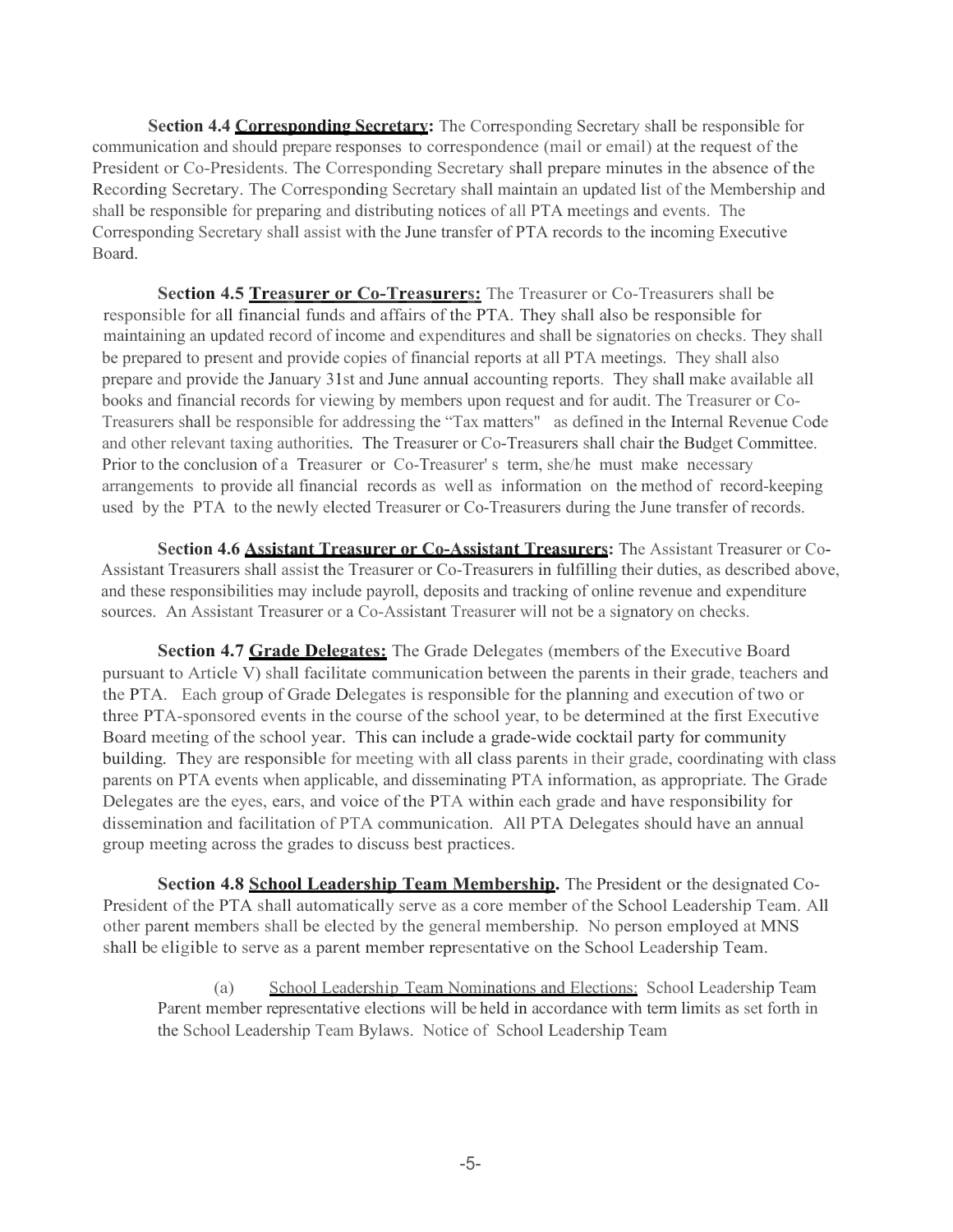vacancies and election information will appear on the May general membership meeting notice. Nominations for School Leadership Team Parent members will be taken at the May general membership meeting. Nominations may be from the floor or in writing to the President or Co-Presidents and will be closed at this meeting. Nominees need not be present to submit their names or to be nominated by another member.

(b) Election: Notice of the Election of School Leadership Team members will be included in the notice of the general membership meeting. Election of School Leadership Team members shall take place following the election of the Executive Board at theMay general membership meeting.

(c) Vacancy: A vacancy shall be filled by a special expedited election held at a general membership meeting.

**Section 5. Election of Officers and Grade Delegates** The election of officers of the PTA for each school year must be held by the last day of school in June. Any timeline established by the PTA to complete the nominations and election process must adhere to this timeframe.

**Section 5.1 Formation of Nominating Committee.** The Nominating Committee shall be established during the February general membership meeting. The Nominating Committee shall consist of three to five members selected by vote of the membership. No person employed at MNS may serve on the Nominating Committee. Members of the Nominating Committee are not eligible to run for office. The Nominating Committee shall choose one of its members as Chairperson.

**Section 5.2 Nominating Committee Duties.** The Nominating Committee shall seek out the membership in writing, in English and other languages as appropriate, for recommendations of candidates for all offices. The Nominating Committee will also be responsible for conducting the election process. This includes the following:

- D Canvassing the membership throughout the months of February through May for all eligible candidates in ways that maximize member participation. Any written notices soliciting recommendations must be distributed to the entire membership.
- D Preparing and distributing all notices at least ten calendar days in advance of any meeting(s) pertaining to the nominations and election process in English and other languages spoken by parents in the school, wherever possible.
- D Preparing ballots, attendance sheets. ballot box, tally sheets and all other materials pertaining to the election.
- D Determining and verifying the eligibility of all interested candidates, prior to the election; eligibility shall be determined in consultation with the principal and his/her designee. Parent members are eligible to run for any office, provided that: (i) they have not been prohibited by the Chancellor, the Chancellor's designee, or the Chief Family Engagement Officer: (ii) they are not excluded by a term limit provision present in the bylaws; and (iii) they meet the criteria for membership. Parent members with one child graduating and another child entering the school may only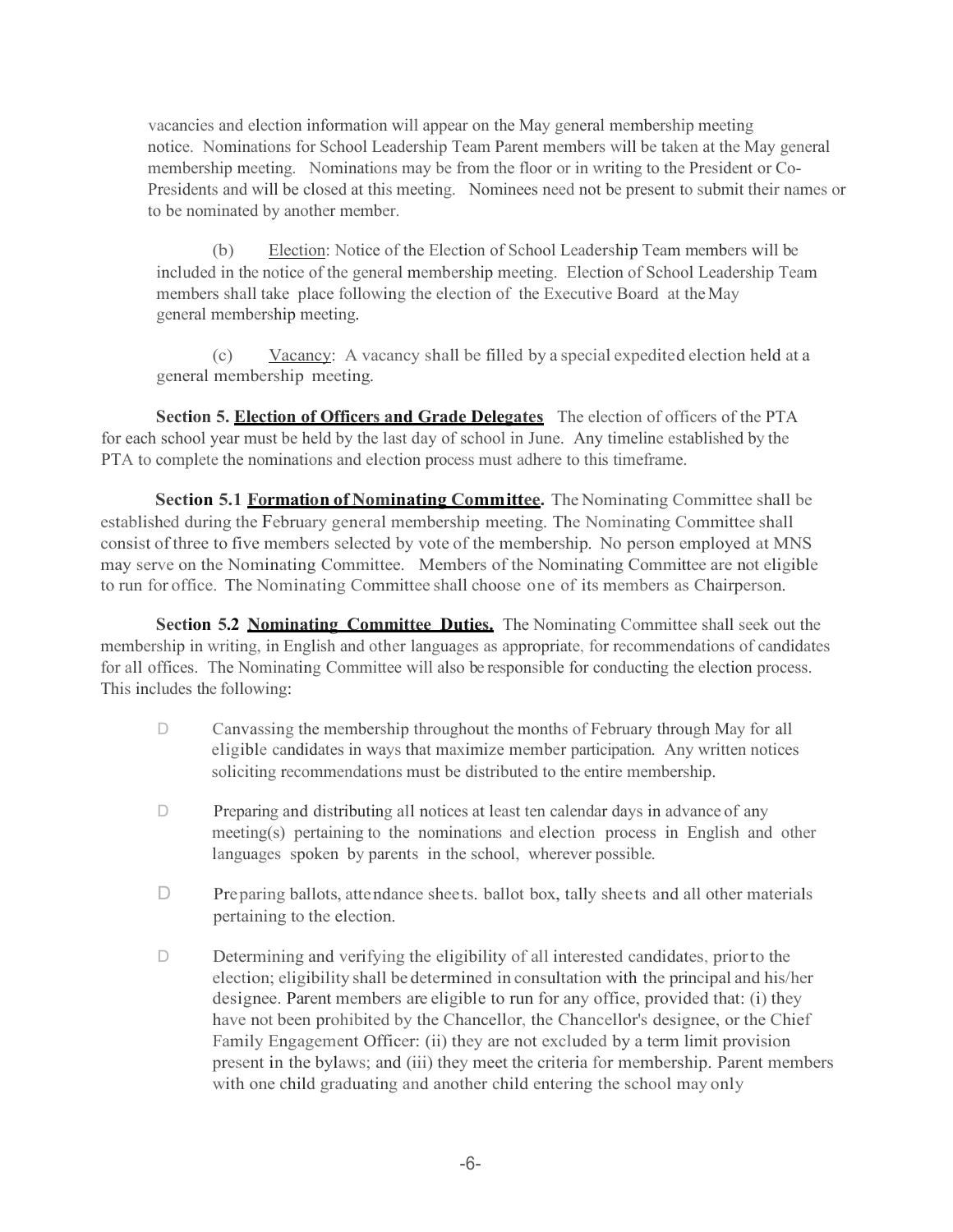run for a non-mandatory office during spring elections. The principal must certify to the membership that the candidates being considered are eligible to run for office;

- D Reporting the names of previously nominated candidates during the May meeting.
- D Ensuring that an opportunity is provided to all members allowing for nominations (this includes self-nomination) to be taken from the floor and then officially closed during the May Meeting (the same meeting at which the election will be held).
- D Informing the Principal, in writing, of the date and time of the election no later than April 1st. If the Principal is not so notified by May 1st, he/s he must request a scheduled date and time forthe election meeting from all Executive Board members. If the Executive Board members fail to respond within seven calendar days, the Principal must notify all parents and convene a meeting in May to form a nominating committee and schedule elections.
- D Ensuring that only eligible members receive a ballot for voting. The principal or his/her designee must verify each individual's eligibility to vote by confirming the individual qualifies as a member of the PTA prior to the distribution of ballots.
- D Completing the spring election during the May meeting.
- D Ensuring that the election is certified by the Principal or his/her designee immediately following the election (see Section 6).
- D Maintaining on file (on school premises) the ballots from any contested election for a period of one year or until a determination of any grievance filed, whichever is longer.

**Section 5.3 Notices.** The meeting notice and agenda for the springgeneral membership election meeting shall be distributed not less than ten calendar days prior to the event. The notice should include a list of all Executive Board positions, an acknowledgement that the only qualification for all offices is that the candidate be a parent of a child in the school, term limits (if applicable) and how parents can be nominated for office. All meeting notices and agendasshall be available in English and translated, wherever possible. The distribution date shall appear on all notices. The notice shall list all candidates in alphabetical order by surname under the office for which they were nominated. The meeting notice for the Pre-K and Kindergarten grade delegate electionsin the fall shall be distributed with at least ten calendar days notice and shall describe the duties and responsibilities of the Pre-K and Kindergarten grade delegates.

# **Section 5.4 Elections and Use of Ballot.**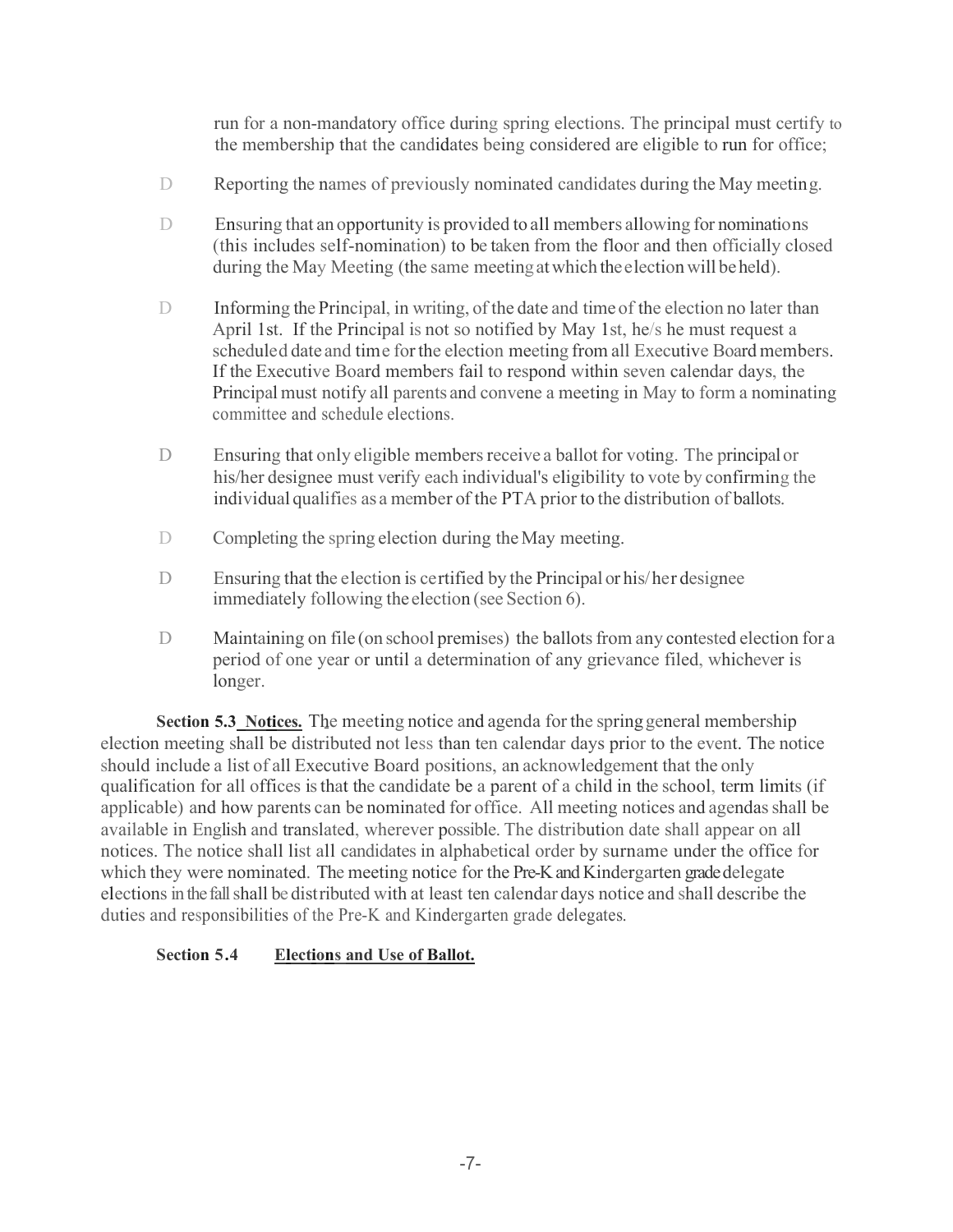- D PTA Executive Board Elections must be held by the last day of school in June.
- 0 Voting shall be by written ballot in accordance with Chancellor's Regulation A660. If there is only one candidate for each office, by motion and vote of the membership, the Recording Secretary shalI be instructed to cast one vote for the entire slate and that action must be included in the minutes.
- 0 Names of candidates shall appear on the ballot in alphabetical order under the title of the office for which they were nominated.
- 0 Ballots shall be printed in English and other languages as appropriate.
- D Ballots shall be distributed following a member's signing of the verification sheet.
- 0 The elections shall be held during a general membership meeting in order to encourage maximum member participation.
- D Ballots shall be counted immediately following the election and in the presence of members.
- D Ballots must remain in the meeting room until the Election Meeting has been adjourned.
- D Ballots shall be retained for six months by the Chairperson of the Nominating Committee. If he/she will no longer be an eligible member afterJune 30th, the ballots shall be turned over to the incoming Recording Secretary.

**Section 5.5 Candidate Rights in Contested Elections.** During the election meeting, candidates in a contested election must be provided with an opportunity to address the membership prior to voting. Written statements may be distributed by a candidate at the election meeting (no other campaigning is permitted, see Section 5.7 below). If a candidate is not able to be present, another person may read the candidate'sstatement.

**Section 5.6 Campaigning.** No materials in support of a candidate or slate of candidates may be distributed or posted on school premises or on the school's website by any candidate, supporter, or the PTA. Any individual who violates this provision jeopardizes the candidate's eligibility to be elected to office. Candidates who violate this provision will be subject to disqualification and deemed ineligible for office for that election year and prohibited from serving on any PTA or PA executive board, school or district leadership team, school or district Title I Parent Advisory Council and CEC, CCSE, CCI-IS, or CCELL.

**Section 5.7 Presence for Vote.** A candidate for office need not be present at the time of the election to be able to run. A candidate must make every effort to advise thenominating committee that she/he cannot attend the election.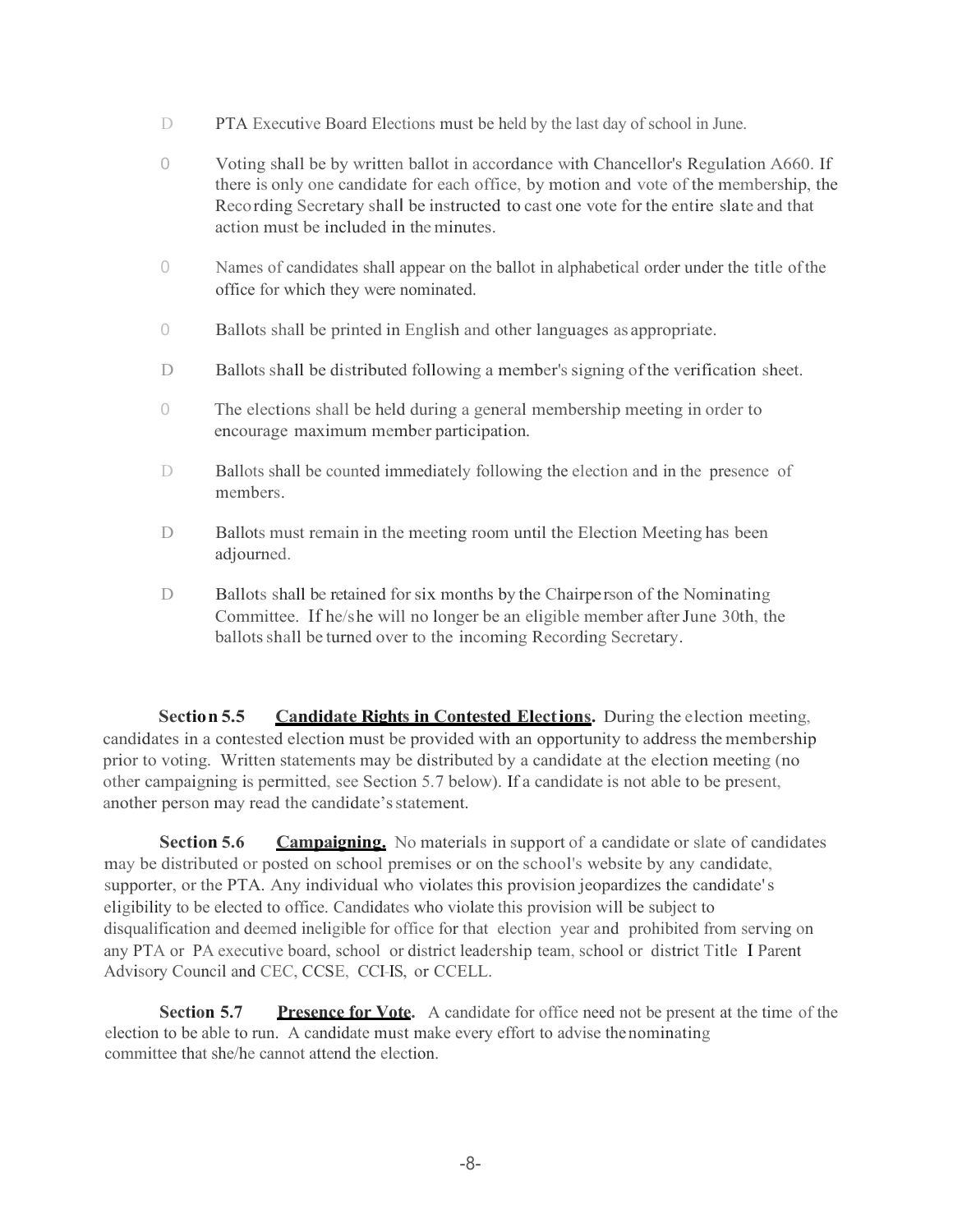**Section 6. Certification of the Election.** The Chairperson of the Nominating Committee or another member designated by the Chairperson shall announce the results of the election. The Principal (or his/her designee) shall be responsible for certifying the election according to the process laid out in Chancellor' s Regulation A-660. At the time of certification, the Executive Board members may elect to permit the Division Family and Community Engagement (FACE) to forward its personal phone number and/or email address to the appropriate presidents' council.

**Section 7. June Transfer of Records.** All PTA records must be maintained for 6 years. Outgoing Executive Boa rd members must ensure that records arc transferred to the newly elected Executive Board members, including all parent contact information obtained during their term of office. Outgoing Executive Board members may not retain copies of PTA records, including parent contact information. Transfers must occur on school premises.

Prior to the conclusion of a Recording Secretary's term, she/he must make the necessary arrangements to provide the PTA's bylaws, meeting notices, agendas and minutes from both general membership and Executive Board meetings to the newly elected Recording Secretary.

Prior to the conclusion of a Treasurer or Co-Treasurer's term, she/he must make the necessary arrangements to provide all financial records, as well as information on the method of record keeping used by the PTA to the incoming Treasurer or Co-Treasurers.

**Section 8. Vacancies.** The PTA shall notify the principal and membership in writing of any vacancy in an office within five calendar days and specify whether the vacancy will be filled by succession, an expedited election or a special election.

**Sect ion 8.1** A vacancy in an Executive Board officer position, other than the position of Grade Delegate, shall be filled by succession. The ranking of officers for purposes of succession is as follows: President or Co-Presidents, Vice President or Co-Vice Presidents, Treasurer or Co-Treasurers, Recording Secretary, Corresponding Secretary, Assistant Treasurer or Co-Assistant Treasurers.

**Section 8.2** If a Mandatory Office cannot be filled by succession, the PTA must follow the expedited election process, as set forth in Chancellor's Regulation A-660.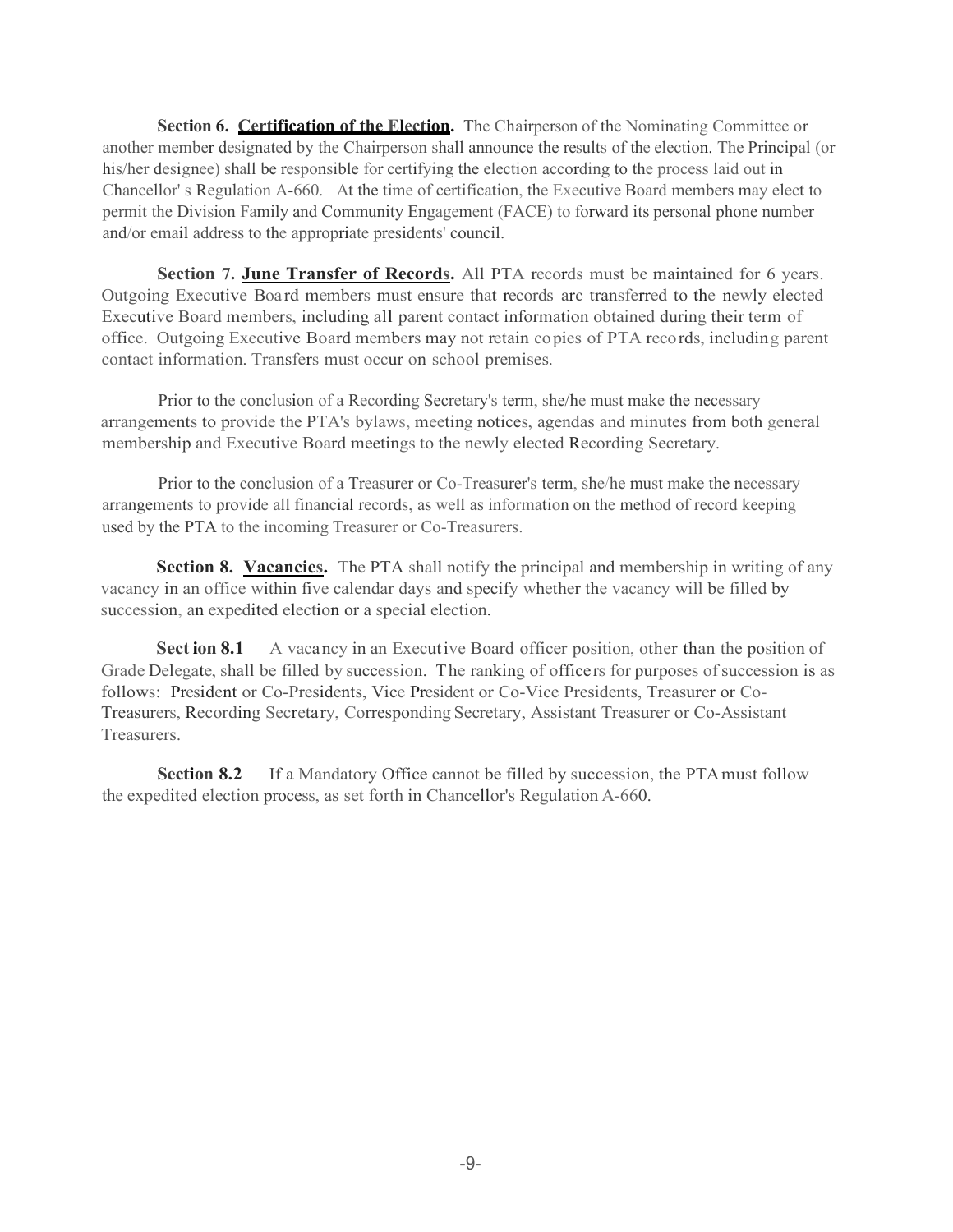**Section 8.3** Officers who wish to resign their positions must do so in writing to the Recording Secretary and at that time shall turn over all records to the Recording Secretary. In the event of the resignation of the Recording Secretary, he/she must transfer records to the Corresponding Secretary.

**Section 9. Special Election Process.** The Executive Board shall be responsible for announcing any vacancies that may occur, and ensuring that all vacancies are filled as soon as practical but in any case in no more than sixty days from the time the vacancy occurred. If a special election is to be held, it will be held at the next general membership meeting pursuant to the same procedures as the expedited election (set forth in Chancellor's Regulation A-660). A candidate is not required to be present at the meeting to be eligible to run in a special election.

Section 10. Disciplinary Action. Any officer or Executive Board member, who fails to attend three consecutive Executive Board meetings without good cause following written notice from the Executive Board, may be removed from office by recommendation of the Executive Board or motion from a member and two-thirds vote of the membership present. The PTA's notice and agenda must cite that a vote will be taken by membership as a disciplinary action against an Executive Board member.

Officers and Executive Board members accused of misconduct or neglect of duty may be removed only after:

- D Any PTA member presents a motion during any meeting of the PTA assembly to appoint a review committee. The motion must be approved by majority vote of the general membership present.
- D The majority of the review committee must be comprised of the general membership. Executive Board members being investigated may not serve on the committee.
- D The review committee must investigate, examine and review all relevant documents, interview witnesses, etc., in order to conduct their fact-finding review. All pertinent facts and information must be considered. The officer(s) against whom charges are being contemplated has the right to present relevant facts, documents and witnesses.
- D The committee must present its findings and recommendations during a general membership meeting within a period not to exceed sixty calendar days from the date of the establishment of the review committee. The PTA's notice and agenda must cite that a vote will be taken by the membership regarding disciplinary action. The general membership shall than vote to remove or absolve the officer(s).

# **ARTICLE V**

# **Executive Board**

**Section 1. Composition.** The Executive Board shall be composed of the elected officers of the PTA, the Grade Delegates (two or three from each grade) and Chairpersons of Standing Committees. Executive Board members shall be expected to attend all Executive Board meetings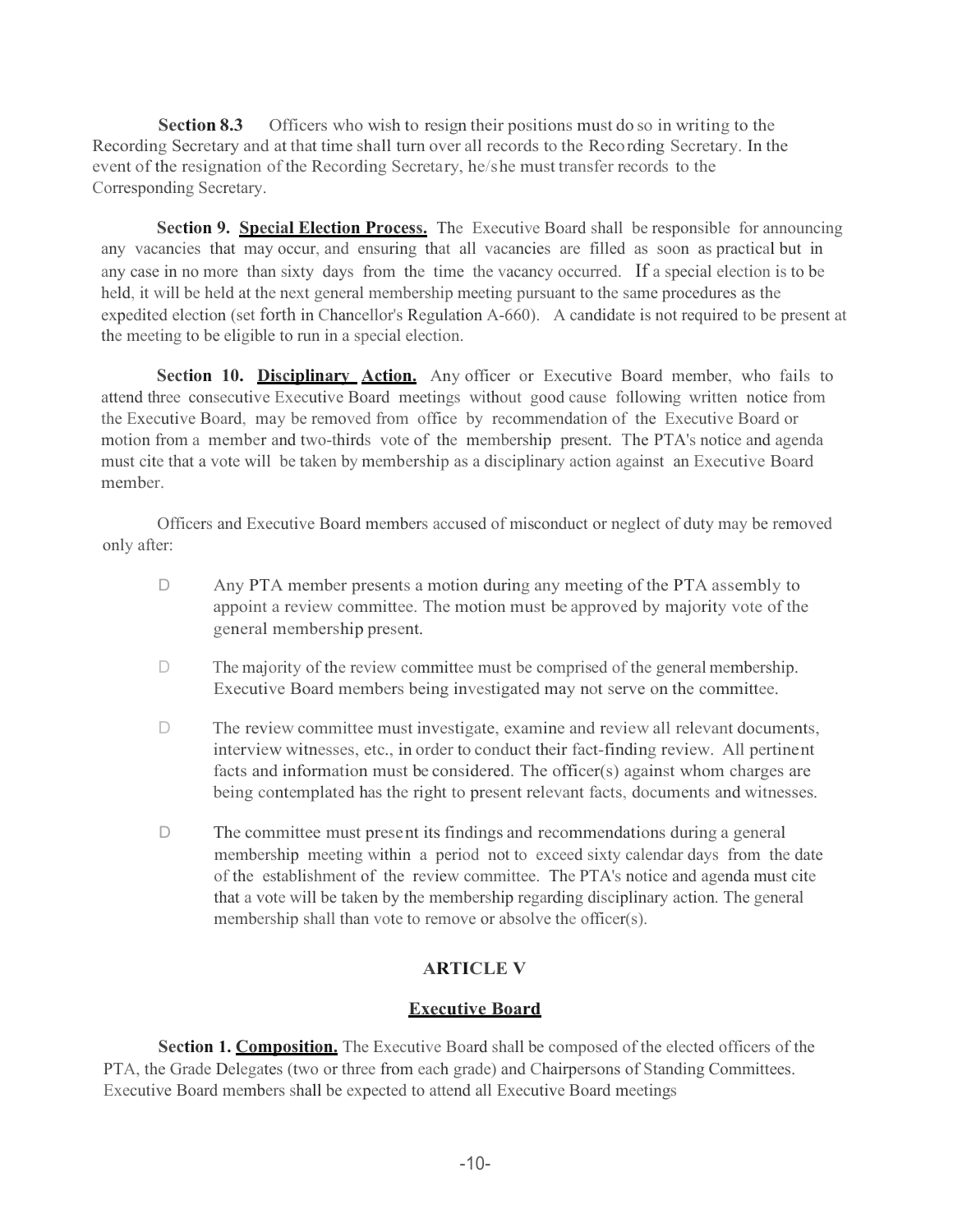and shall be subject to removal under Article IV, Section 10 unless a good and valid reason is rendered in writing. All meetings of the Executive Board and subcommittees must be open to the full membership of the PTA.

**Section 2. Meetings.** Regularly scheduled meetings of the Executive Board shall be held monthly during the school year on the last Wednesday at 7:00 p.m, unless the PTA General Membership Meeting of that month is held in the morning, in which case the Executive Board meeting will be held at 6pm the evening before the General PTA meeting, unless such day shall fall during a school holiday, in which case the meeting shall be held the preceding or following week, or unless a scheduling change is made with at least ten calendar days written notice. All Executive Board meetings must be held at MNS except in extenuating circumstances. Under no circumstances are any meetings of the Executive Board to be held in private residences. Written notice of each Executive Board meeting shall be distributed in all applicable languages, where possible. A ten calendar day notice shall be required prior to the scheduled meeting. The date of distribution shall appear on all notices.

**Section 3. Voting.** Each member of the Executive Board shall be entitled to one vote.

**Section 4. Quorum.** One more than half of the members of the Executive Board shall constitute a quorum allowing official business to be transacted.

**Section 5. Minutes.** Minutes must be taken of all Executive Board meetings and must be made available to all PTA members upon request.

**Section 6. Contact Information.** The Executive Board shall make available to the membership a list of the officers, including their names and either a personal telephone number or email address where members may contact that officer. The list shall not include home address.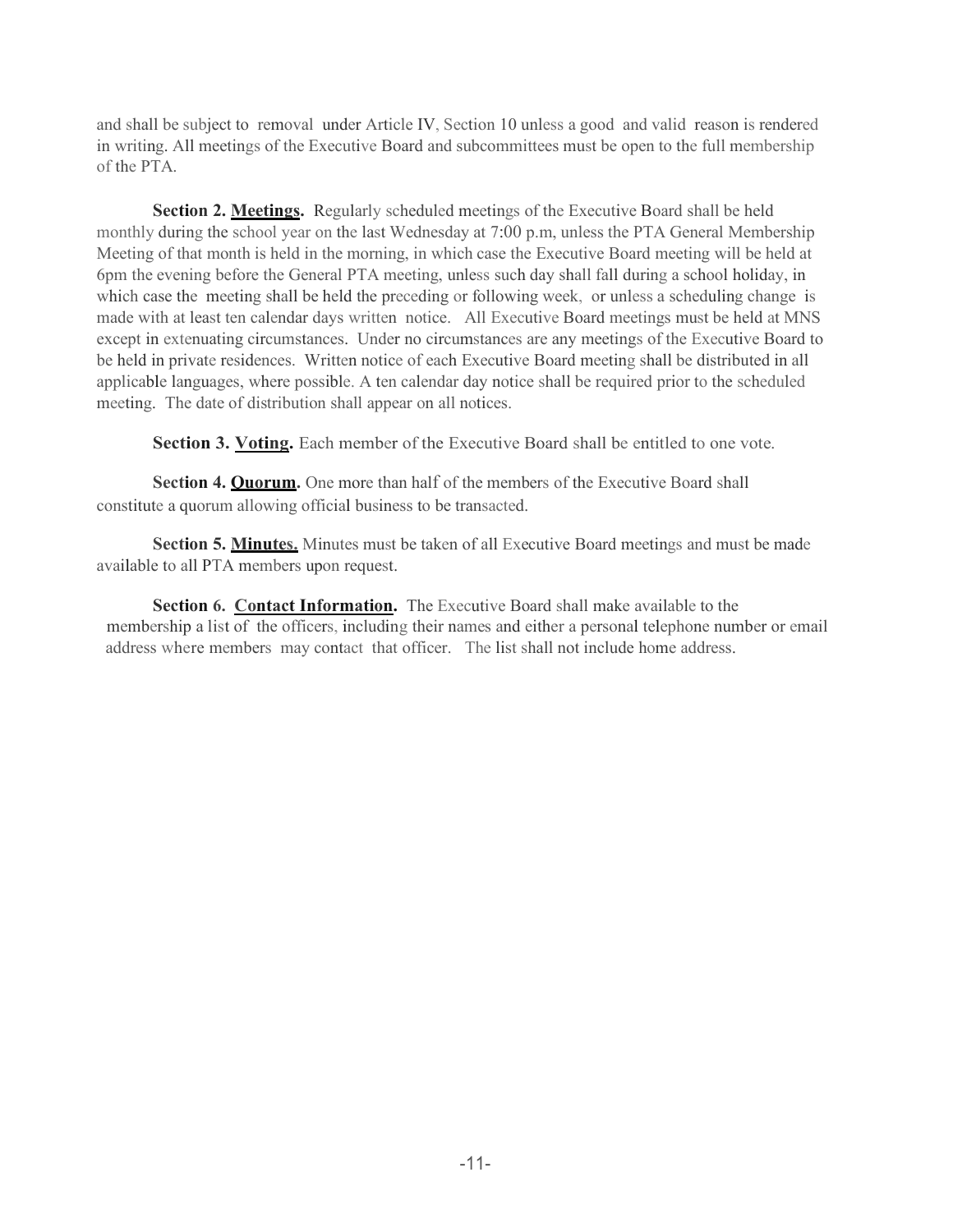# **ARTICLE VI**

### **General Membership Meetings**

### **Section 1. Meetings.**

**Section 1.1** General membership meetings of the PTA shall be held at least nine times during the school year, September through June, and such other time as the Executive Board may determine.

**Section 1.2** Regularly scheduled meetings of the PTA shall be held monthly. These meetings will alternate monthly, between the evening and the morning. Evening meetings shall be held at 6 p.m. on the last Wednesday of the month. Morning meetings shall be held at 7:45 a.m. on the last Thursday of the month. The Executive Board shall have the power to reschedule general membership meetings in the event a scheduled general membership meeting falls on a legal or religious holiday or conflicts with another school or community event. Written notice must be sent at least ten (10) calendar days prior to the scheduled meeting, as set forth in Section 2.

**Section 1.3** All meetings, including committee and executive board meetings must be held in the association's home school. Under no circumstances are association meetings to be held in private residences or commercial venues (e.g. restaurants and private clubs).

**Section 2. Notice.** Written notice of each general membership meeting shall be distributed in all applicable languages, where possible. A ten calendar day notice shall be required prior to the scheduled meeting. The date of distribution shall appear on all notices.

**Section 3. Attendance and Participation.** All eligible members may attend and participate during the general membership meetings and may speak to agenda items subject to restrictions in these bylaws. Observers may speak and otherwise participate, if acknowledged by the Chair. Meetings must be non-exclusive and open to the general public in accordance with NYS Education Law.

**Section 4. Order of Business.** The suggested order of business at meetings of the PTA shall be:

- Call to order
- Approval of minutes
- Principal's report
- Treasurer or Co-Treasurers' report
- President or Co-Presidents' Report
- Committee reports
- Old business
- New business
- Adjournment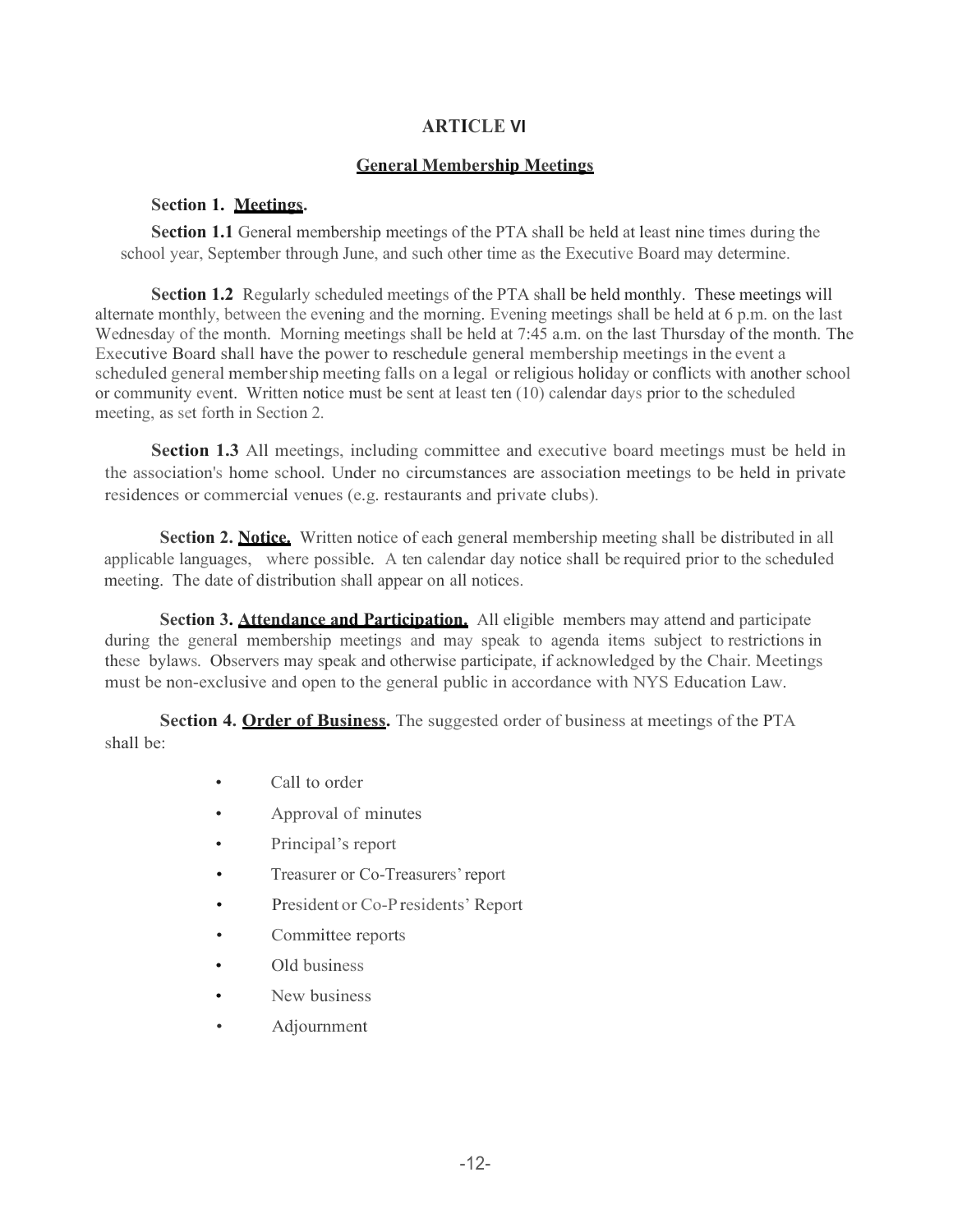**Section 5. Quorum.** A quorum shall consist of at least eight members, including a minimum of two Executive Board members (one of whom must be the President or one of the Co-Presidents) and six parent members. A quorum is required to conduct official PTA business. In the absence of a quorum, the PTA may have non-binding discussions.

**Section 6. Minutes.** Minutes of the previous general or special membership meeting shall be available in written form and read for approval at the next general membership meeting. The minutes must be available upon request to any member and shall be filed in the principal's office if practicable.

## **Section 7. Special Meetings.**

A special membership meeting shall be called to deal with a matter(s) of importance that cannot be postponed until the next general membership meeting. The President or Co- Presidents may call a special membership meeting with a minimum of forty-eight hours written notice (email is sufficient for these purposes) to parents stating precisely what the topic of the meeting will be. In addition, upon receipt of a written request from five PTA members, the President or Co -Presidents must call a special membership meeting within five calendar days of the request and with forty-eight hours' written notice to parents.

**Section 8. Parliamentary Authority.** Robert's Rules of Order Newly Revised shall govern all questions not covered by these bylaws provided they are not inconsistent with law policy, regulation and these bylaws.

### **ARTICLE VII**

### **Committees**

The President or Co-Presidents will appoint Standing Committee Chairpersons or Co-Chairpersons with the approval of the general membership. Ad hoc committees shall be established by Executive Board approval. Only Chair persons or Co -Chairpersons of Standing Committees shall be members of the Executive Board.

### **Standing Committees**

Community Outreach. Representatives of the Community Outreach Committee will attend community meetings as appropriate. The Community Outreach Committee will report back to the Executive Board and to the general membership on ongoing issues that impact the population of MNS and the NYC public school system.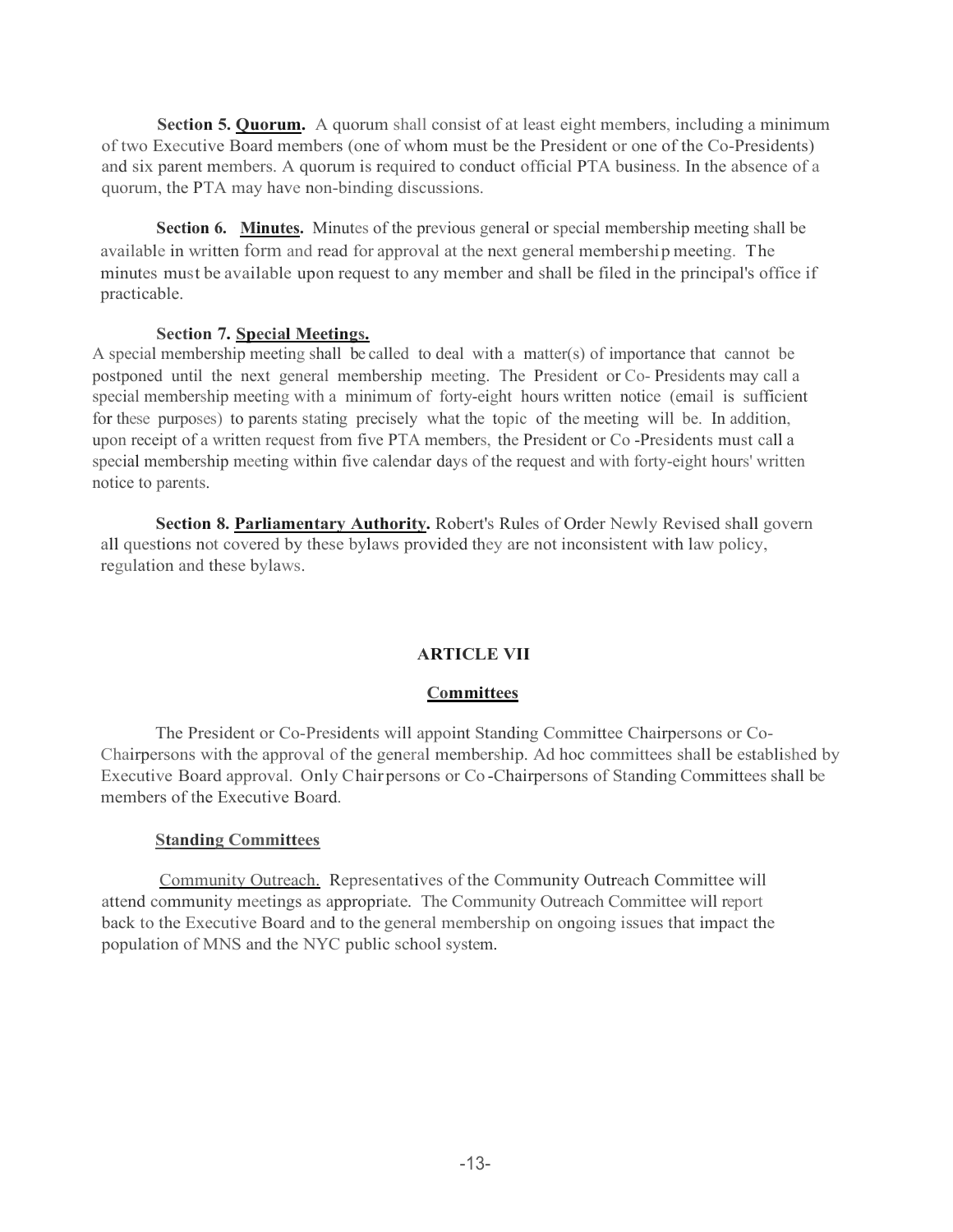There shall be a Community Outreach Committee Chairperson or Co-Chairpersons (up to three).

Fundraising. The Fundraising Committee is responsible forsupervision of fundraising activities and developing and proposing to the Executive Board new methods of fundraising for the PTA in the interest of continuing the growth of the activities of the PTA.

All fundraising activities must be approved by the membership at a general membership meeting no later than the June meeting before the fundraising activity is initiated, with such approval recorded in the minutes. Other fundraisers can be added during the year at a General Membership PTA meeting.

(a) reported on to the membership by the Treasurer or Co-Treasurers or designated member of the Fundraising Committee, including a brief statement showing the total amount of money raised , expenses, and net proceeds; and

(b) conducted in compliance with the Chancellor' s Regulations on Parents Associations and the Schools (A-660, Section IIL C) , Chancellor' s Regulations on Flea Markets (A-650), Fund Raising Activities and Collection of Money from Students (A610), and Sale of Nutritious and Non Nutritious Foods (A-812).

In addition to the requirements set forth above, fundraising activities involving students during school hours must be:

- (c) planned jointly by the PTA with the principal: and
- (d) approved by the principal in writing (See Chancellor' s Regulation A-610).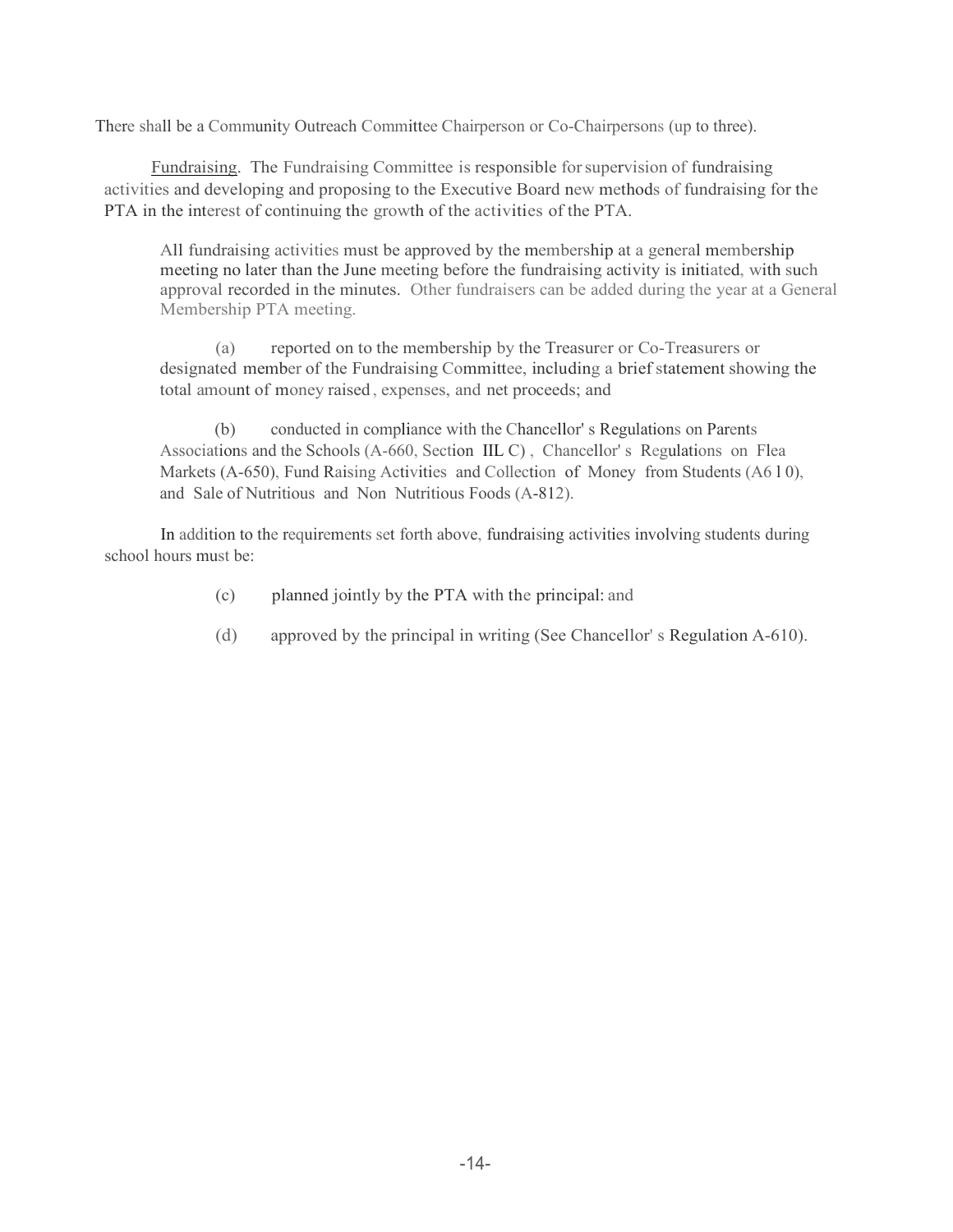Technology. The Technology Committee is responsible for administering the PTA's website, including posting and removing content and ensuring functionality of the website. Content of the website is subject to approval of the PTA President or Co-Presidents. The Technology Committee is also responsible for maintaining the other systems used by the PTA. The "Webmaster" is the Chairperson of the Technology Committee and therefore a member of the Executive Board.

MNS Bulletin. The MNS Bulletin Committee is responsible for editing the PTA's periodical newsletter. Content of MNS Bulletin is subject to approval of the PTA Co-Presidents. The "Editor" of MNS Bulletin is the Chairperson of the MNS Bulletin Committee and therefore a member of the Executive Board.

 Budget. The Budget Committee is responsible for drafting a written review of the prior year's budget, preparing a proposed budget and presenting the budget process. The Treasurer or Co-Treasurers are the Chairperson or Co-Chairpersons of the Budget Committee. The role of the Budget Committee is further detailed in Article VIII, Section 3.

Audit. The Audit Committee is responsible for preparing an audit of all financial affairs of the PTA. The role of the Audit Committee is further detailed in Article VIII, Section 7.

Lunch Club. The Lunch Club Committee is responsible for managing PTA sponsored programs offered to students during lunch time. There shall be a Lunch Club Committee Chairperson or Co-Chairpersons (up to two) whose responsibilities shall include:

(a) In advance of semester, planning a schedule of classes that fits within the budget approved by the PTA and presenting such proposed schedule to the President or Co-Presidents, Vice-President or Co-Vice Presidents and Treasurer or Co-Treasurers for approval.

(b) Hiring appropriate personnel and negotiating hours and salary, subject to the approval of the President or Co-Presidents.

(c) Managing paid and unpaid personnel including payroll, attendance and performance concerns.

(d) Fairly allocating classes among interested students by lottery or by other system determined by the President or Co-Presidents to be fair.

(e) Ensuring that there is oversight of the lunch club program on a daily basis.

(f) Communicating with parents, teachers and administrators, as needed, regarding lunch club programming.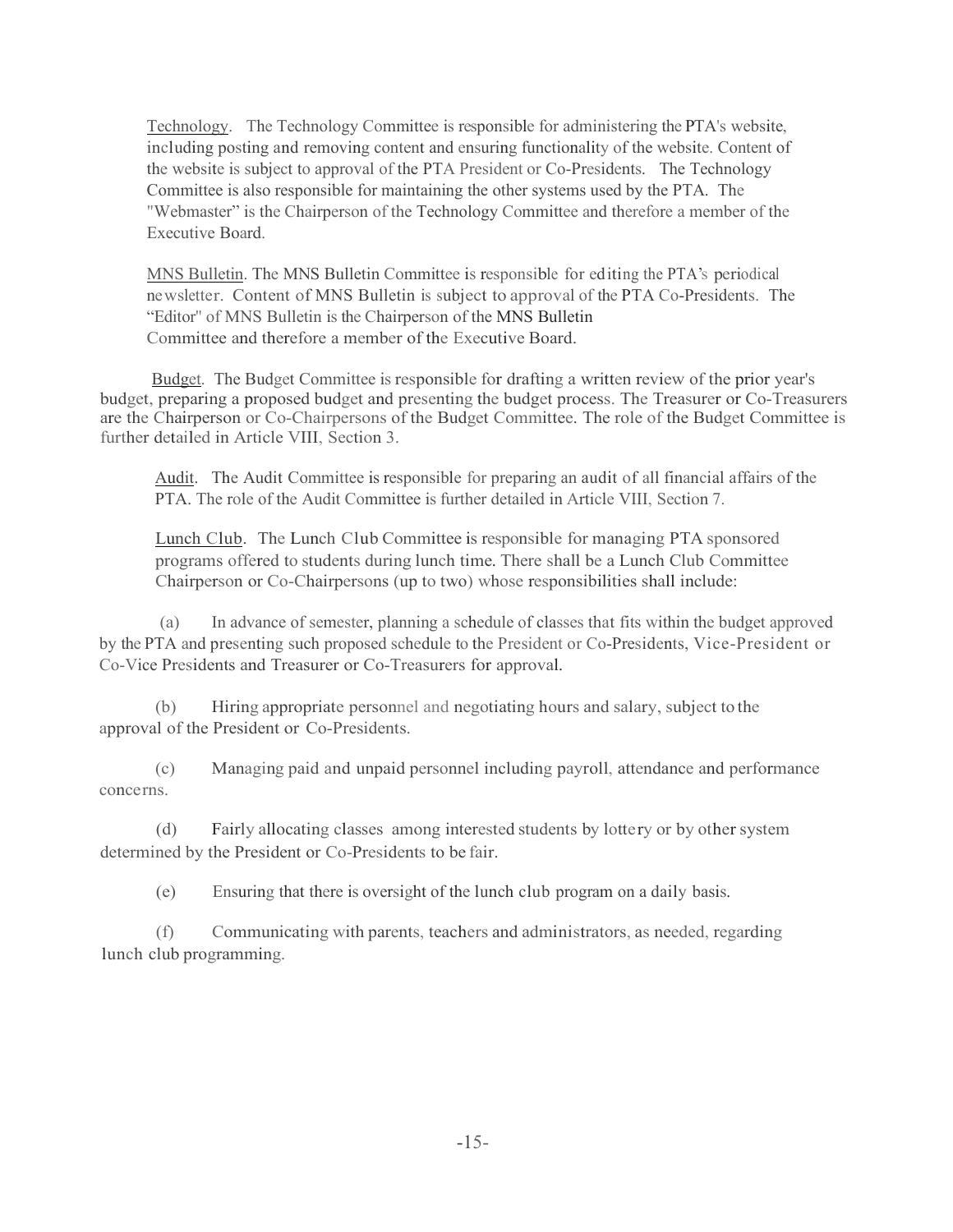## **ARTICLE VIII**

#### **Financial Affairs**

Section 1. Fiscal Year. The fiscal year of the PTA shall be from July 1st to June 30th.

**Section 2. Signatories.** The President or Co-Presidents and Treasurer or Co-Treasurers shall be authorized to sign checks. All checks require two signatures, one of which must be the signature of the Treasurer or a Co-Treasurer. Signatories shall not be related by blood or marriage. A PTA member may not sign a check if he/she has any direct or indirect interest in the expenditure.

### **Section 3. Budget.**

**Section 3.1** The Budget Committee shall consist of five to seven persons and shall be chaired by the Treasurer or Co-Treasurers. The Budget Committee shall be responsible for:

- D A written review of the prior year's budget for discussion, which must be presented no later than the June membershipmeeting.
- D Presenting the proposed budget for membership approval no later than the June (final) general membership meeting.
- D Submitting the proposed PTA budget to the principal upon approval of the PTA membership.

**Section 3.2** The budget may be amended by vote of the general membership at any membership meeting.

**Section 3.3** All expenditures not included in the budget at the time of its adoption must be approved by resolution of themembership.

**Section 3.4** Executive Board expenditures shall be reported to the genera l membership by the Treasurer or Co-Treasurers in writing, at the following general membership meeting.

# **Section 4. Expenditure of Funds.**

**Section 4.1** All expenditures of funds must be approved by vote of the membership for specific purposes. It is a conflict of interest for a member to receive any financial or other benefit as a result of a contract with the PTA or expenditure of funds by the PTA. Therefore, if a member or any member of the member's family or household has a financial or other interest in a contract or other matter before the PTA, the member must disclose such interest before any vote on the matter in a general membership meeting. The PTA is prohibited from voting to approve a contract when a conflict of interest exists.

**Section 4.2** The Executive Board may authorize, by a two-thirds vote, emergency expenditures in situations where the PTA must expend funds to further its purposes prior to its next regularly scheduled meeting. Such emergency expenditures shall not exceed \$3000. Any such emergency expenditures shall be reported at the next general membership meeting and members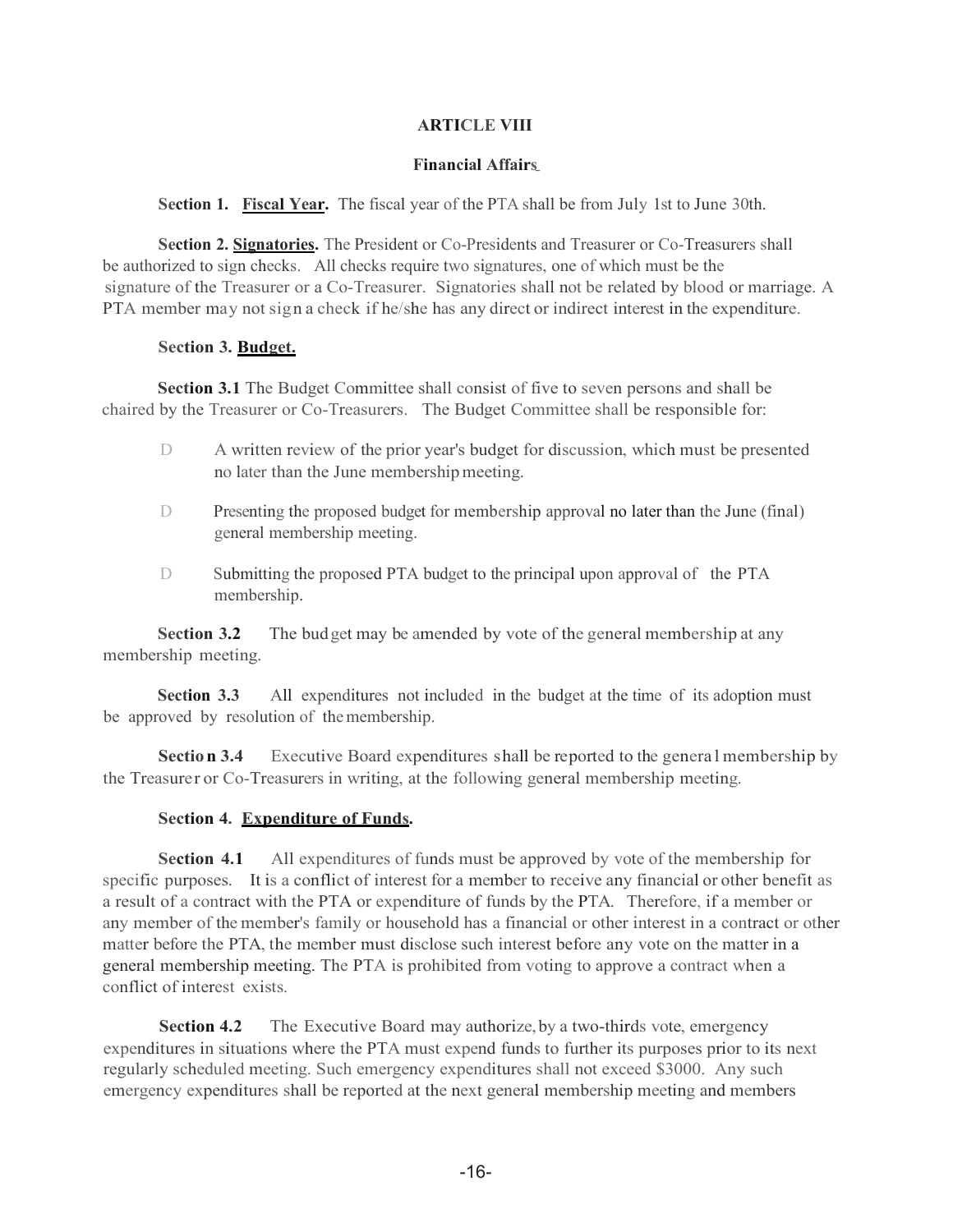must have the opportunity to vote on whether the emergency expenditure was an appropriate use of funds.

**Section 4.3** Funds raised for a particular purpose must be allocated solely for the designated purpose (e.g. funds raised for graduation activities may only be *used* to fund payment of graduation activities for that school year). Any funds remaining after full allocation to such designated purpose shall be applied for such other purposes as may be approved by a majority vote of the membership.

**Section 4.4** Out-of-pocket expenditures by PTA members are reimbursable only in the limited circumstances outlined in Section 5.7 below.

## **Section 5. Bank Accounts and Handling of Monev.**

**Section 5.1** A checking account in the name of the MNS/PTA must be maintained. All PTA funds must be deposited into the checking account. The checkbook must either provide a stub or carbon copy of each check or the PTA must obtain permission from FACE to use an alternative form of checks. Any accounts other than the mandatory checking account must be authorized by a vote of the PTA membership and must be in the name of the PTA and may only be used in accordance with Chancellor' s Regulation A-660 (i.e., a primary checking account must be used for all transactions, including deposits).

**Section 5.2** No checks may be written out to "petty cash" or "cash" as the payee.

**Section 5.3** In accordance with Chancellor' s Regulation A-660 , no *A*TM cards, debit cards, credit cards or withdrawal slips may be used or possessed by the PTA.

**Section 5.4** The counting and handling of any cash, checks, or money orders received requires at least two non-related PTA members to participate. Received monies, when practicable, shall be counted within the same day, recorded and signed by the authorized PT*A* members. All monies must be counted at school.

**Section 5.5** All funds shall be deposited in the bank account by authorized members within 24 hours or 1 business day of receipt. No funds (whether check, cash, money order or other financial instrument) shall be kept in a member's home but shall be secured and locked in the school.

**Section 5.6** PT*A* funds cannot be combined with school, General Organization, or personal funds.

**Section 5.7** A PTA member may be reimbursed for out-of-pocket expenses if she/he submits receipts. Such expenses must be approved by membership. Wherever possible, membership approval should be obtained prior to making an out-of-pocket expenditure. Permissible out-of-pocket reimbursements generally include any approved PTA-related expenses and shall be for no more than \$1000 without a resolution approving such expenditure. Reimbursement must be made by check payable to the member and not in cash.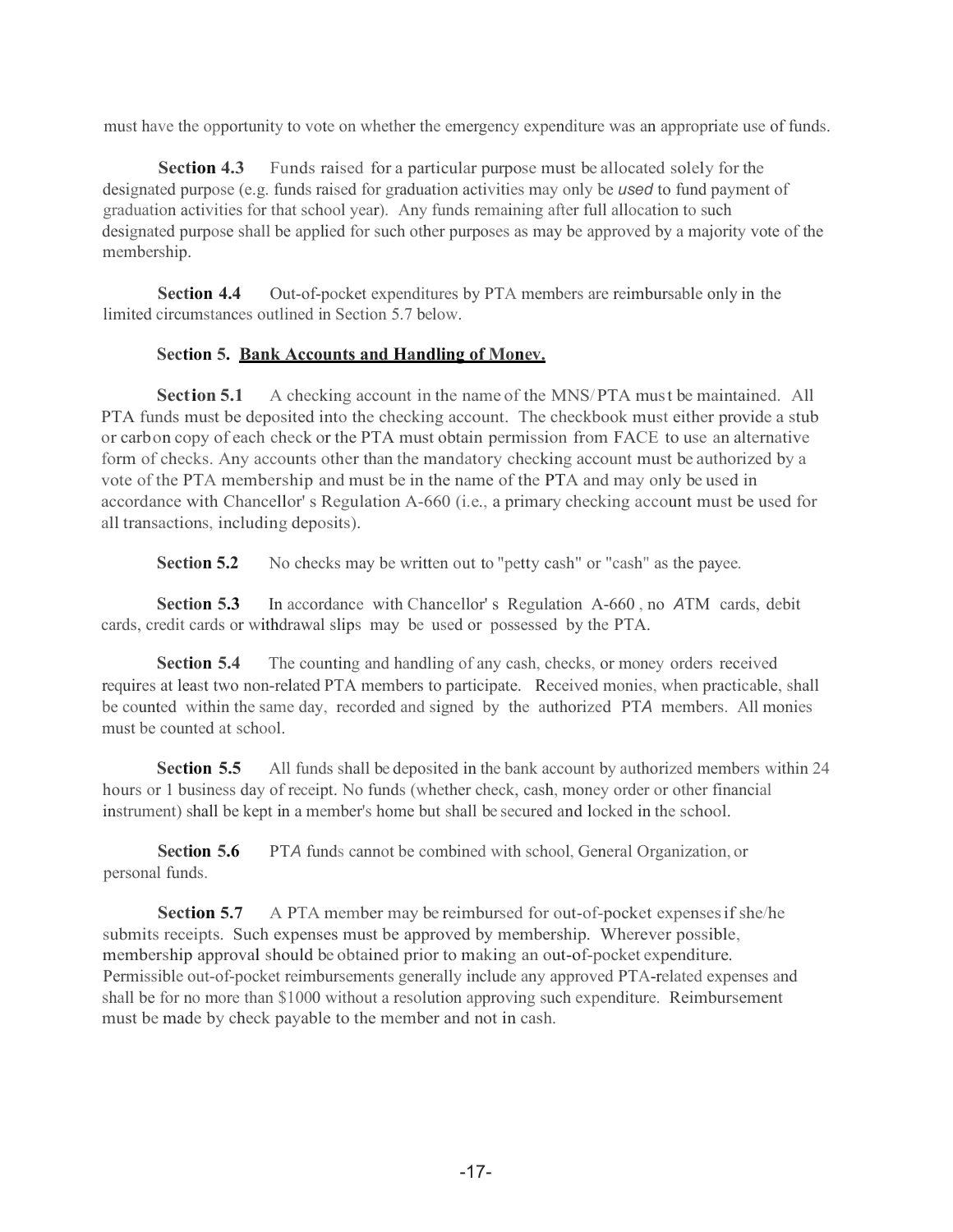#### **Section 6. Record Keeping.**

**Section 6.1** Documentation related to every transaction (i.e, invoices, cancelled checks, deposit receipts, purchase orders, PTA minutes related to the expenditure, etc.) must be maintained at the school (not in a private residence) or online under the responsibility of the Treasurer or Co-Treasurers.

**Section 6.2** All financial records must be kept for a period of six years.

#### **Section 7. Audit.**

**Section 7.1** The President or Co-Presidents shall request volunteers to form an Audit Committee of three to five persons. Executive Board members, if they are not signatories may serve.

**Section 7.2** The Audit Committee shall prepare an audit of all financial affairs of the organization with the help of the Treasurer or Co-Treasurers who shall make all books and records available to them.

**Section 7.3** The Audit Committee shall prepare a written report to be presented to the membership upon completion of their review. The latest report shall be included with the June transfer of records.

#### **Section 8. Financial Accounting .**

**Section 8.1** The Treasurer or Co-Treasurers shall prepare and provide copies of the Interim financial Accounting Report by January 31st and the Annual Financial Accounting Report by the June general meeting, including all income and expenditures, to be presented and reviewed by general membership. Copies of these reports shall be provided to the principal.

**Section 8.2** The Treasurer or Co-Treasurers shall be responsible for all monies of the PTA and shall keep accurate records in a form consistent with these bylaws and applicable regulations of the Chancellor. The Treasure r or Co-Treasurers, at least one other PTA officer, and additional persons as needed shall be designated and approved by the PTA Executive Board to collect, count, tally and record all orders and payments. In accordance with Chancellor's Regulation A-610, parents must obtain approval from the principal before collecting monies from students. The Treasurer or Co-Treasurers or Assistant Treasurer or Co-Assistant Treasurers shall transport all funds to the bank, and deposit slips shall identify the source of all monies deposited. All records of the PTA, including checkbooks, ledgers, cancelled checks; invoices, receipts,etc., shall be maintained and secured on the school premises or online.

### **ARTICLE IX**

### **Indemnification**

**Section 9.1 Right to Indemnification.** The Association shall indemnify and hold harmless, to the fullest extent permitted by applicable law as it presently exists or may hereafter be amended, any person (an "Indemnitee") who was or is made or is threatened to be made a party or is otherwise involved in any action, suit or proceeding, whether civil, criminal, administrative, arbitration or investigative (a "Proceeding"), by reason of the fact that he, or a person for whom he is the legal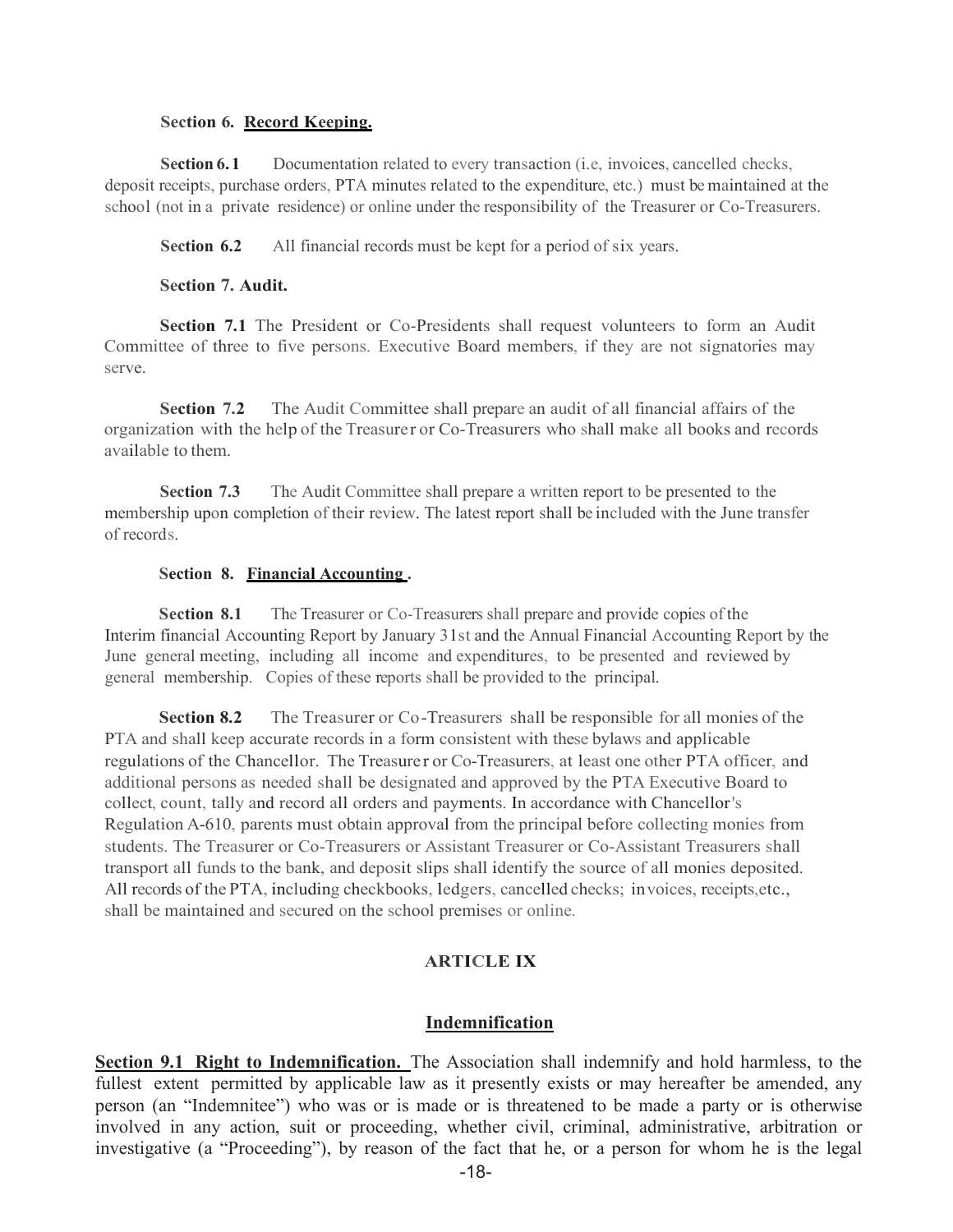representative, is or was a member of the Executive Board or while a member of the Executive Board, is or was serving at the request of the Association as a director, officer, employee or agent of another corporation or of a partnership, joint venture, trust, enterprise or nonprofit entity, from and against all liability and loss suffered and expenses (including attorneys' fees) reasonably incurred by such Indemnitee, except in the event of such Indemnitee's gross negligence, fraud or criminal misconduct. Notwithstanding the preceding sentence, except as otherwise provided in Section 9.3, the Association shall be required to indemnify an Indemnitee in connection with a Proceeding (or part thereof) commenced by such Indemnitee only if the commencement of such Proceeding (or part thereof) by the Indemnitee was authorized by the Executive Board, unless such Proceeding was brought to enforce such Indemnitee's right to indemnification or advancement of expenses under these bylaws in accordance with the provisions set forth herein.

**Section 9.2 Advancement of Expenses.** The Association shall pay the expenses (including attorneys' fees) incurred by an Indemnitee in defending any Proceeding in advance of its final disposition, provided, however, that, to the extent required by law, such payment of expenses in advance of the final disposition of the Proceeding shall be made only upon receipt of an undertaking by the Indemnitee to repay all amounts advanced if it should ultimately be determined that the Indemnitee is not entitled to be indemnified under this Article IX or otherwise.

**Section 9.3 Claims** If a claim for indemnification or payment of expenses under this Article IX is not paid in full within sixty (60) days after a written claim therefor by the Indemnitee has been received by the Association, the Indemnitee may file suit to recover the unpaid amount of such claim and, if successful in whole or in part, shall be entitled to be paid the expense of prosecuting such claim. In any such action the Association shall have the burden of proving that the Indemnitee is not entitled to the requested indemnification or payment of expenses under applicable law.

**Section 9.4 Non-Exclusivity of Rights.** The rights conferred on any Indemnitee by this Article IX shall not be exclusive of any other rights which such Indemnitee may have or hereafter acquire under any statute, provision of the Certificate of Incorporation of the Association, these bylaws, agreement, vote of members, vote of the Executive Board or otherwise.

**Section 9.5 Other Sources.** The Association's obligation, if any, to indemnify or to advance expenses to any Indemnitee who was or is serving at its request as a director, officer, employee or agent of another corporation, partnership, joint venture, trust, enterprise or nonprofit entity shall be reduced by any amount such Indemnitee actually collects as indemnification or advancement of expenses from such other corporation, partnership, joint venture, trust, enterprise or nonprofit enterprise.

**Section 9.6 Repeal or Other Proceeding.** Any repeal or modification of the foregoing provisions of this Article IX shall not adversely affect any right or protection hereunder of any Indemnitee in respect of any act or omission occurring prior to the time of such repeal or modification.

**Section 9.7 Other Rights to Indemnification.** This Article IX shall not limit the right of the Association, to the extent and in the manner permitted by law, to indemnify and to advance expenses to persons other than Indemnitees.

**Section 9.8 Insurance**. The Association shall have the power to purchase and maintain insurance on behalf of any person who is or a member of the Executive Board, employee or agent of the Association or is or was serving at the request of the Association as a director, officer, employee, agent, fiduciary or other representative of another corporation, partnership, joint venture, trust,